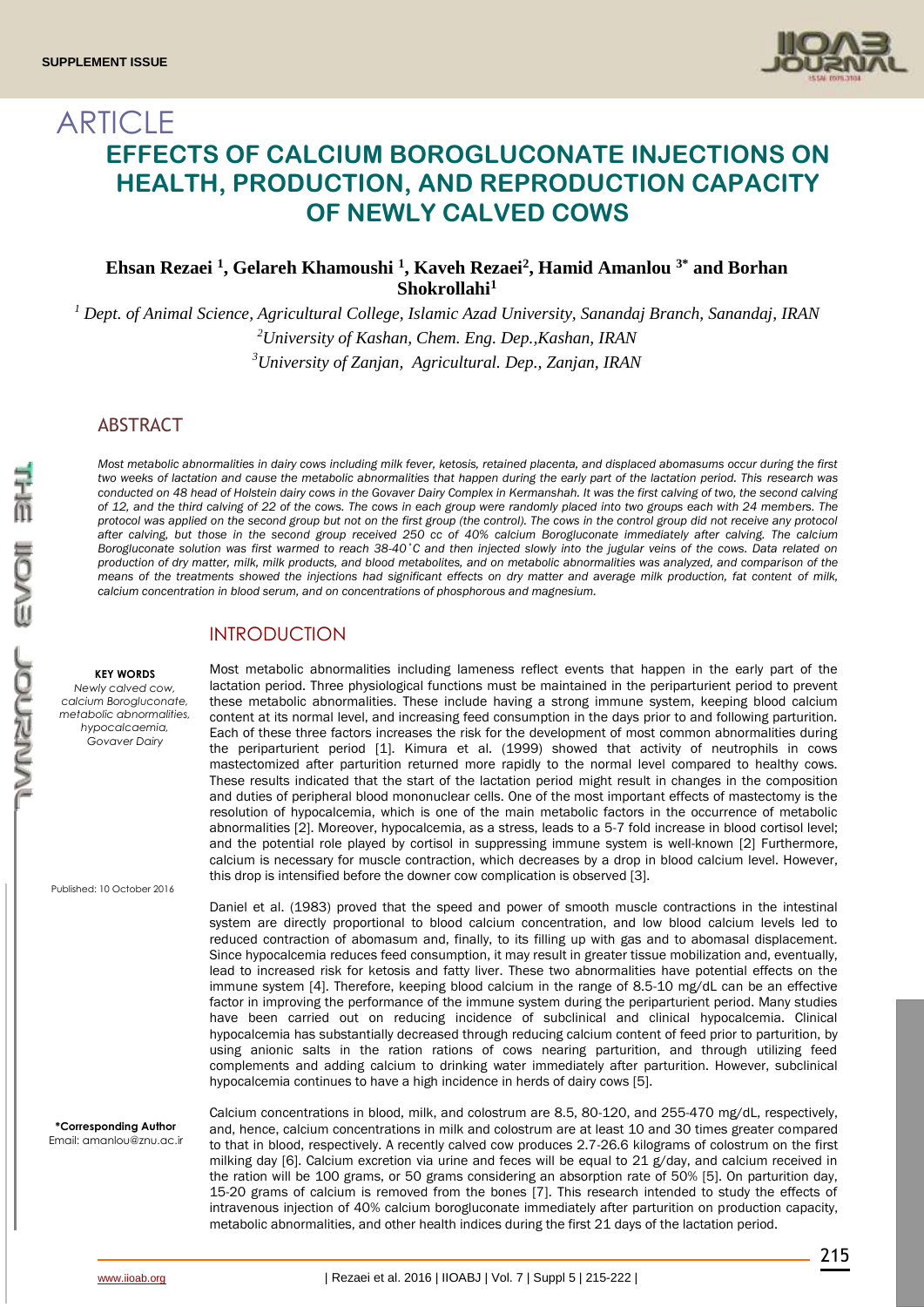

### Cows in the transition period

Gromer (1995) defined transition period as three weeks before to three weeks after parturition. The closer cows get to parturition and start of the new lactation period, the greater stress they will experience. In this transition period, many biological changes happen during the various stages of parturition and start of lactation. Transition period is a very critical period for preventing the set of problems calving cows face [8]. Three weeks prior to parturition, dry matter intake of calving cows and heifers reaches about 1.7-1.9% of their body weights. Unfortunately, the appetite of cows declines when the feed they feed for fetal growth and preparation of the udder for the next lactation period increases. That is why it seems reasonable to recommend increases in dry matter (feed material) intake. Research in Illinois and Florida Universities has shown feed restriction during transition period is as effective as forced or free feeding, and incidence of fatty liver is lower in cows fed a restricted ration and their dry matter intake increases after parturition. Reexamination of the results of these studies has indicated there is a significant relationship between reduced feed intake during the last three weeks of pregnancy and the quantity of fat accumulated in the liver after parturition [9].

### Calcium

Marked reduction in body calcium occurs during lactation because milk production is the main user of the calcium present in the body. When milk is synthesized in the body of a cow, all sources of calcium in its body are utilized. Moreover, calcium reserves in the bones are used and/or kidneys filter a part of the calcium reserve and thus prevent its excessive excretion [10]. It is not clear what percentage of calcium in the ration can be absorbed by ruminants, but reduced calcium concentration in the rumen can lead to decreased quantity of calcium absorption by the body. Parathyroid hormone indirectly stimulates calcium absorption by the digestive system because it regulates production of 1, 25-dihydroxyvitamin D [13]. In mature cows, calcium concentration is maintained at about 8.5-10 mg/dL and, in a cow weighing 600 kg, 3 grams of calcium are in the plasma and only 8-9 grams in all of the extracellular solutions (outside the bones). The liquid in the canal of cow bone may contain 6-15 grams of calcium. To prevent reduction in blood calcium that leads to paresis pueralis, cows must remove calcium from the bones or increase absorption of calcium in the ration to replace calcium that enters into milk [12]. Hypocalcemia (deficiency of calcium in the bloodstream) and milk fever happen when cows do not remove sufficient calcium from their bones, and calcium in the ration does not compensate for that removed via milk [11].

### Hypocalcemia and milk fever

Hypocalcemia and milk fever are metabolic diseases that develop before or at parturition, and are characterized by rapid reduction in plasma calcium concentration resulting from the relatively quick loss of calcium in the production of colostrum. For example, a cow producing 10 liters of colostrum loses about 23 grams of calcium at each milking. This is 9 times the quantity of calcium in the plasma calcium reserve of the cow. The calcium removed from the plasma reserve must be replaced by increased intestinal absorption of calcium, by calcium released from the bones, or by both. At parturition, cows must put more than 30 grams of calcium per day into the calcium reserve and, hence, most cows show signs of hypocalcemia at parturition and from the first day after parturition until the time their intestines and bones get used to satisfying calcium demand for milk production. In some cows, calcium used in milk production causes extracellular plasma calcium concentrations to drop so severely that the nervous and muscular systems cannot function properly, and clinical signs of milk fever appear. Intravenous injection of calcium is used until cows get used to the mechanism of calcium transfer from the intestines and bones. If this treatment is not carried out, about 60-70% of cows die [15].

### Strategies for preventing hypocalcemia

Rations containing high levels of sodium and potassium and low levels of chlorine and sulfur increase incidence of milk fever, while those that include low levels of sodium and potassium and high levels of chlorine and sulfur, or rations to which anionic salts are added, reduce incidence of milk fever [14]. When cows receive rations low in calcium, they will face a negative calcium balance that will cause a slight reduction in blood calcium concentration. This will stimulate PTH secretion that will in turn stimulate calcium removal from bone osteoclasts and production of 1, 25-dihydroxyvitamin D, which will increase calcium removal from bones and prepare the intestines to absorb calcium from the ration during lactation period. Calcium therapy and treatment with vitamin D are ineffective. Available data suggests blood magnesium concentrations lower than 1.6 mg/dL in cows during the periparturition period will increase their susceptibility to hypocalcemia and milk fever [19].

### Abomasal displacement and retained placenta

Transition period is an important and risky period for left displacement of abomasum (LDA). Low and high intake levels of concentrates prior to parturition may increase the probability of LDA. Since the rumen is not filled due to lower levels of feed consumption, the chances for LDA increase [21] . Physiologically speaking, fetal membranes must usually be removed within 12 hours after parturition, and retention of allantochorion membranes remain inside the womb for a longer time than that will indicate a pathological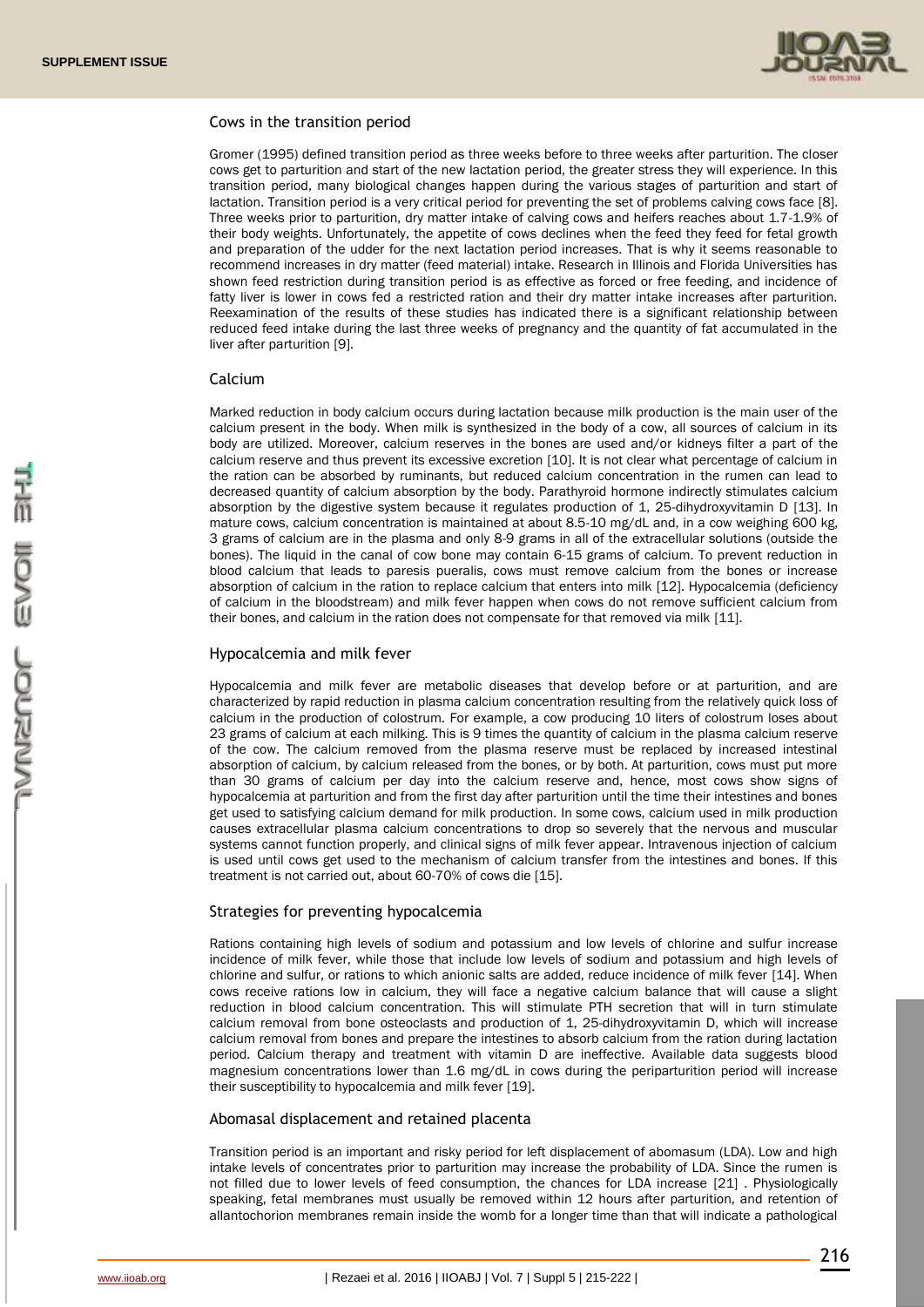

state. The period of this placental retention may be 4-8 days, or even longer, and signs of decay and infection will appear in the placenta. Therefore, if the placenta is not expelled two days after parturition, treatment operations must be carried out to remove it so that uterine infections and lesions do not ensue.

### Fatty liver and negative energy balance

The fatty liver disease occurs more frequently in high yielding dairy cows, results in metabolic and reproductive disorders and infectious diseases, and may even cause death because the reduced number of white blood cells disrupts the immune system and lowers resistance to diseases and stresses [16]. Clinical symptoms in cows affected by fatty liver are accompanied by excessive obesity at parturition. Such a condition is followed by severe energy shortage and substantial loss of body weight (usually more than 1 kg/day). These complications cause many problems at parturition (such as milk fever, mastitis, uterine infections, etc.), reduce response to drug treatments, and slow down the trend of clinical improvement [17].

## MATERIALS AND METHODS

This research was conducted at the Govaver Dairy Complex in Kermanshah from late October 2012 to late May 2013. This Complex keeps 2500 cows, 1100 of which are lactating Holstein cows, and has the required buildings and facilities including a milking parlor with four lines of bilateral milking totaling 48 units with three times of milking per day. The Complex has the record of 34 liters of milk per cow, is one of the farms for rearing and keeping Holstein cows, and serves as an important center of milk production in Kermanshah Province.

### The experimental protocol

The group of cows close to calving was separated based on parturition signs (filling up of the udder, loosening of the uterine ligament, and mucus discharge from the uterus) and put in calving boxes. After parturition, 250 ml of 40% calcium borogluconate (which contained 340.1 mg/mL of calcium borogluconate and was warmed up to the body temperature of the calves) were slowly injected into each one. Temperatures of the cows were measured before the injections and cows with fever (body temperature higher than 39.4˚C) were not injected. Forty- eight Holstein cows were randomly divided into two equal groups: treatment 1: the control treatment not injected, and treatment 2: intravenously injected with 250 ml of 40% calcium borogluconate at parturition. The cows were monitored for 21 days.

### Collecting samples and recording during the experiment Dry matter intake

Dry matter consumption was measured collectively for each group, and unconsumed feed was collected from the feed bunks and weighed to calculate feed intake.

### Recording milk production and sampling milk

Each week, milk production was recorded and milk samples were taken. Every time a cow was milked, a sample was taken after the milking with the help of a valve embedded in the bottom part of each milkometer (the milking machines were digital). Some milk was then poured into the sampling containers. To each container was added some potassium dichromate to prevent it from going bad, and the containers were kept at 4°C while being transferred to the laboratory. A model CombiFoss 5000 (Foss Electric, Hillerqd, Denmark) Milko Scan was used to analyze milk composition (percentages of fat and protein, and somatic cell count).

### Body Condition Scoring (BCS)

At the start and end of the experiment, two weeks before calving, and at parturition, the body condition of each cow was given a score on the scale of 1 to 5, and the average score of body condition for each cow was used for statistical analysis of the data [18].

### Taking blood samples

To determine blood composition, 10- ml blood samples were taken from the tail vein using vacuum tubes without anticoagulant agents. Blood samples were taken at 10-11 AM, and 3-5 hours after morning feeding on days 1, 2, and 21 after parturition, to determine blood calcium, magnesium, phosphorous, beta- hydroxybutyrate, non-esterified fatty acids, and urea nitrogen. The samples were immediately centrifuged (in a SIGMA 101 model centrifuge made in Germany) at 3000 rpm for 15 minute to separate the serums, which were kept frozen at - 20˚C until they were analyzed in the laboratory. After carrying out the stages on the farm, blood parameters such as calcium, phosphorous, and magnesium were measured in the laboratory using a Perkin Elmer 35 model spectrophotometer, and NEFA and beta-hydroxybutyrate (BHBA) were measured by using kits.

### Measuring metabolic abnormalities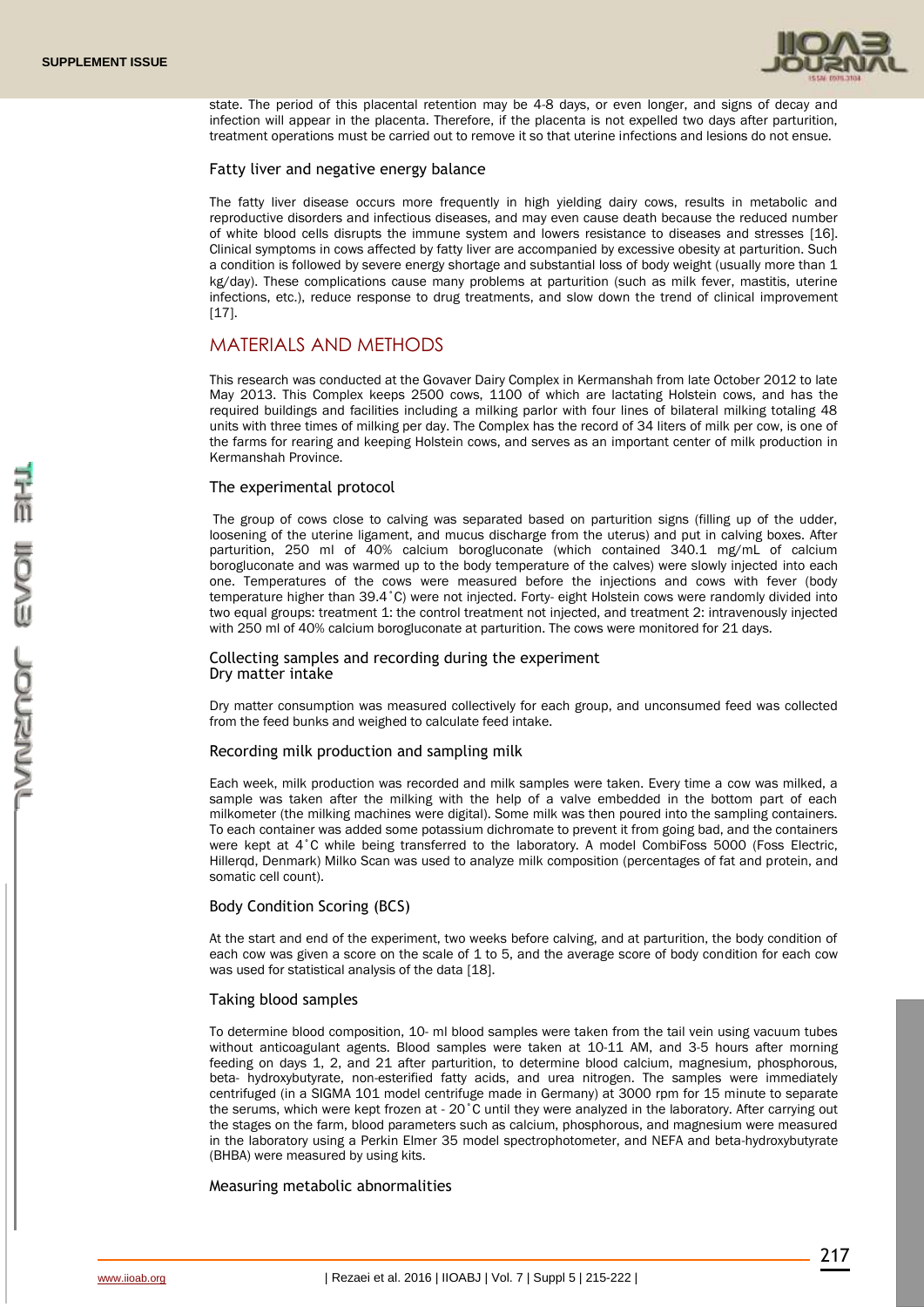

Metabolic abnormalities including milk fever, retained placenta, metritis, endometritis, hypocalcemia, abomasal displacement, and ketosis were carefully recorded during the experiment. Incidence of any metabolic abnormality was defined as the number of cows exhibiting the abnormality divided by the total number of the cows in each group. Cows that showed symptoms such as lethargy, signs of staggers, nervous signs, and various degrees of dizziness with cold ears within 72 hours after calving were considered cows suffering from milk fever. Retained placenta referred to cows in which fetal layers in the vulva, vagina, and uterus were visible within the first 12 hours after calving, and the placenta was not expelled from the body 12 hours after parturition. Moreover, the time of calving, the time of placenta expulsion, and the time taken for placenta expulsion in each cow were recorded, and the data related to the time of placenta expulsion was statistically analyzed. Abomasal displacement was defined as reduced milk production and decreased appetite, and hearing a metallic ring when the area between the ninth and twelfth thoracic vertebrae on the right and left sides of the abdominal cavity was tapped [20].

### The experimental design

Since hypocalcemia and milk fever are related to the age and number of calving of cows, the randomized complete block design with more than one observation per block-treatment and with two treatments (treatment 1, without injection as the control, and treatment 2 injected immediately after calving) was used in this research. The data related to milk production and composition was analyzed employing the Mixed Procedure and using repeated measures ANOVA, and the milking week was entered into the statistical analysis as the repeated measures. Data related to blood parameters (calcium, magnesium, phosphorous, beta-hydroxybutyrate, non-esterified fatty acids, and urea nitrogen) was analyzed employing Proc Mixed

And using repeated measures ANOVA, and the sampling days were entered into the statistical analysis as the repeated measures.

## $y_{ijk} = \mu + T_i + \text{row}(T_i) + \text{Day}_k + P_i + (p * T)_{ii} + (\text{Day} * T)_{ki} + e_{iikl}$

In the above equation, Y<sub>IIK</sub> is the observation related to the i<sup>th</sup> treatment in the j<sup>th</sup> block,  $\mu$  the mean, T<sub>i</sub> the effect of the treatment, and cow  $(T_i)$  the random effect of the cow in the treatment. Furthermore, Day<sub>k</sub> is the effect of time, P<sub>i</sub> the effect of block; (p\*T) ij the mutual effect of treatment and block, (Day\*T) ki the mutual effect of treatment and day, and  $e_{ijk}$  the effect of random error. Incidence of metabolic abnormalities was analyzed using the logistic regression software SAS9.1 (2000), and Odd Ratio and Confidence Interval were calculated to determine the relationship between the abnormalities (the dependent variable) and the treatments (the independent variable).

### Dry matter intake

As shown in [Fig. 1], dry matter consumption in the ration after calving in treatments 1 and 2 were 15.63 and 16.43 kg/day, respectively. Therefore, the treatment had a significant effect on dry matter consumption ( $p \le 0.05$ ). The effect of time on dry matter intake was also significant ( $p \le 0.05$ ). Results showed that when the cows were fed calcium and phosphorous rich rations, dry matter consumption was higher compared to when they were fed rations low in calcium and phosphorous. This difference does not seem to be related to DM digestion because DM percentage was different in both rations with low and high calcium and phosphorous content that had the same fiber content.



**Fig. 1:** Changes in dry matter intake in the experimental treatments 1 (not injected) and 2 (injected immediately after calving)



### Milk Production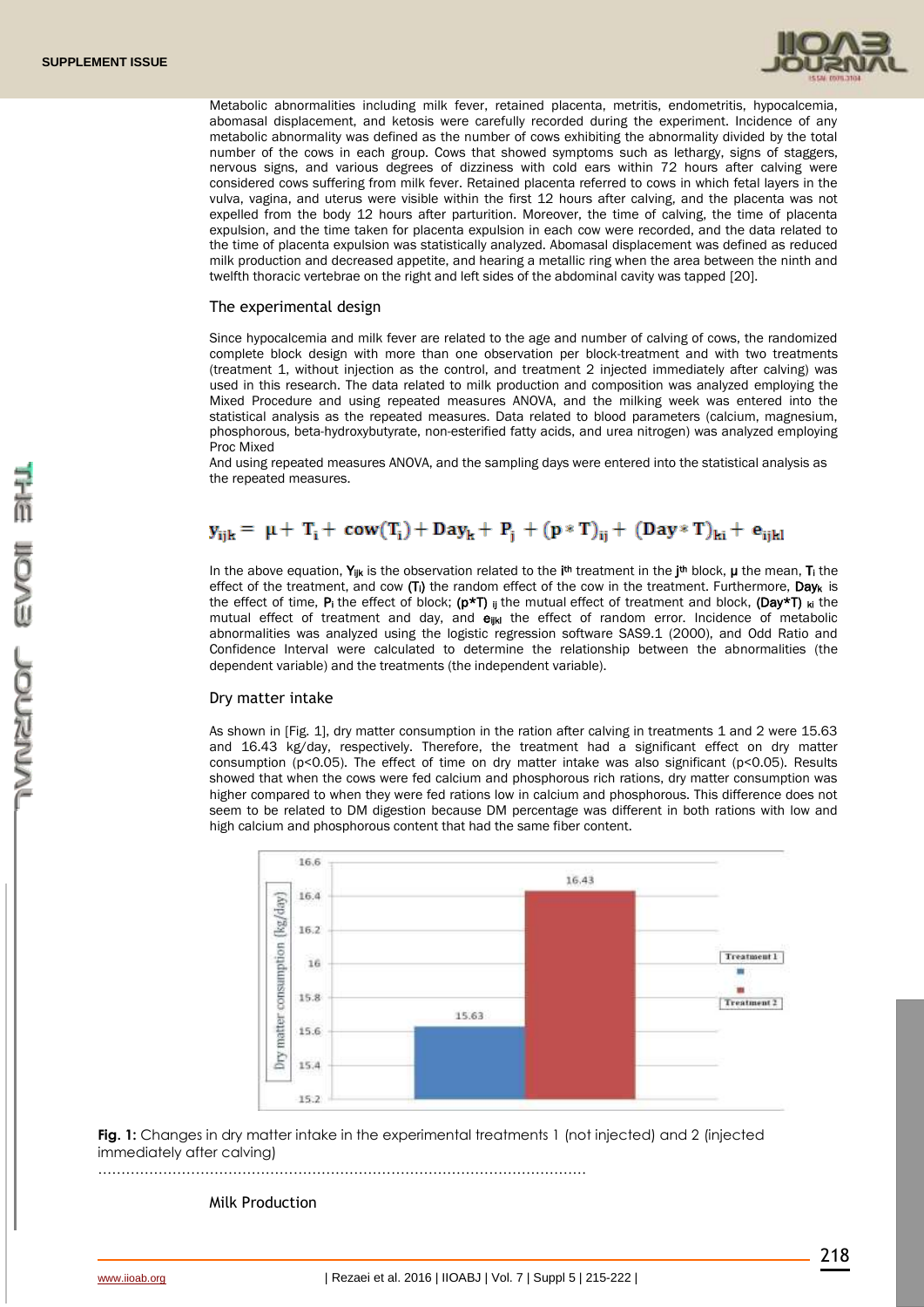

[Fig. 2] indicates daily milk production in the first 21 days of the lactation period in treatments 1 and 2 was 24.60 and 25.24 kg/day, and the treatments had significant effects on daily milk production. Treatment 2 had significantly higher milk production compared to treatment 1 (p<0.05). The effects of blocks on milk production were significant (p<0.05), so were the effects of time or weeks of lactation (p<0.05). Pregnancy and lactation reduced blood calcium levels because they caused calcium to be transferred from blood to the fetus and to milk. The most important time when calcium is at its lowest level in a cow's blood is the time of calving.



**Fig. 2:** Changes in milk production on lactation days in treatment 1 (not injected) and treatment 2 (injected immediately after calving)

……………………………………………………………………………………………

#### Milk fat percentage

As shown in [Fig. 3], milk fat percentages in treatments 1 and 2 were 3.19 and 3.20 percent, respectively. ANOVA of the data and comparison of he means using Tukey's test indicated there were no significant differences between the two treatments in milk fat percentage ( $p>0.05$ ), but the effects of blocks on milk fat percentage were significant (p<0.05). The mutual effects of treatment and block and treatment and time were not significant either (p>0.05).



**Fig. 3:** Changes in milk fat percentage on days of lactation in treatments 1 (not injected) and 2 (injected immediately after calving)

……………………………………………………………………………………………

### Blood parameters Serum calcium

Treatments 1 and 2 had serum calcium concentrations of 8.39 and 9.41 mg/dL, respectively [Fig. 4]; i.e., the effects of treatment on calcium concentration were significant (p<0.05). So were those of block (p<0.05), days of taking blood samples (p<0.05), and the mutual effects of treatment and time (p<0.05). However, the mutual effects of treatment and block were not significant (p>0.05). The normal blood calcium level in cows is about 10 milligrams/dL. Use of commercial calcium chloride (54 grams of calcium) when there are signs of impending calving lowers milk fever and abomasal displacement 14-24 hours after parturition.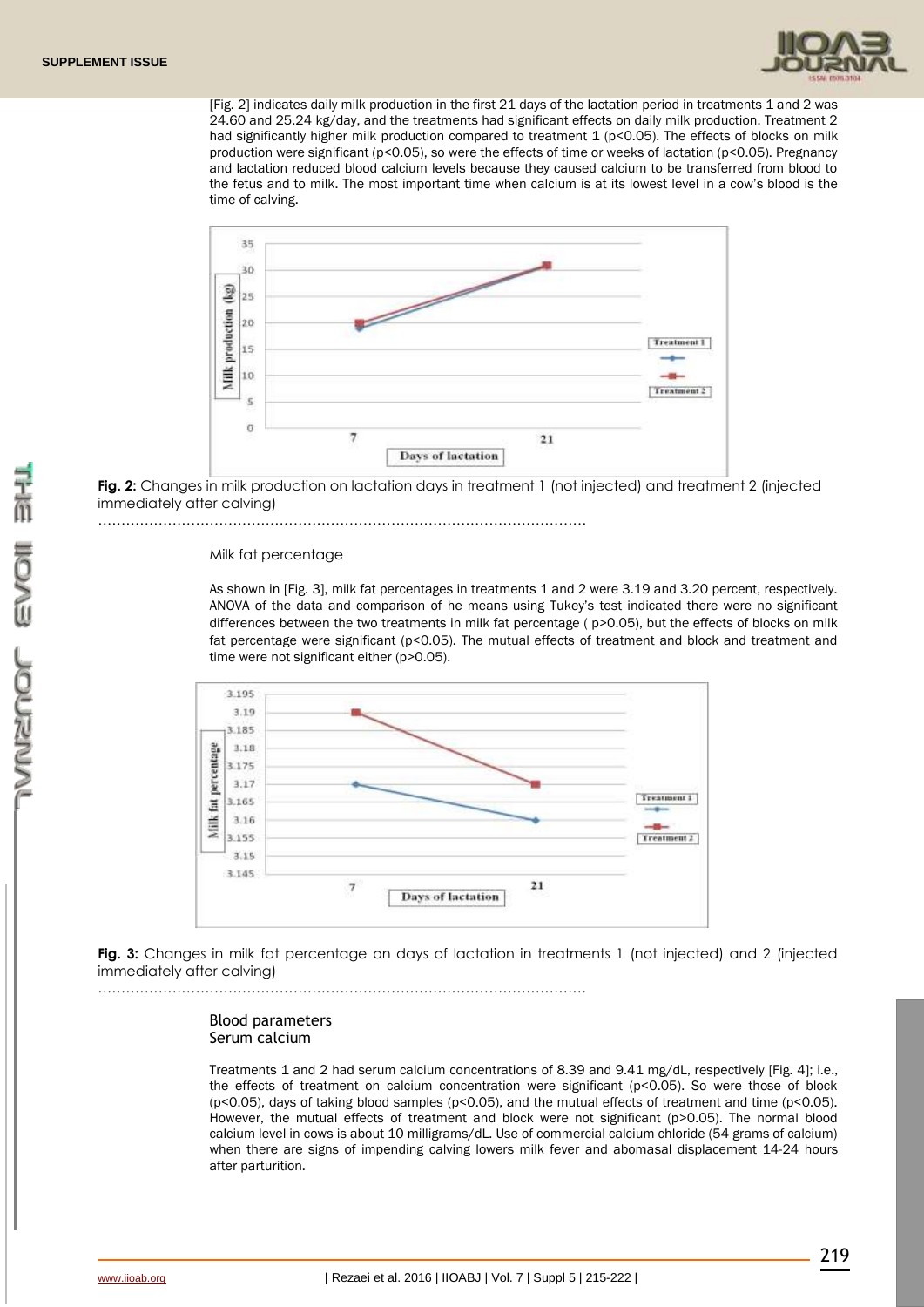



**Fig. 4:** Changes in blood serum calcium on days of lactation in treatments 1 (not injected) and treatment 2 (injected immediately after calving)

……………………………………………………………………………………………

### Serum phosphorous

[Fig. 5] shows serum phosphorous concentrations were 4.6 and 4.75 mg/dL in treatments 1 and 2, respectively. The treatments had significant effects on phosphorous concentration (p<0.05), so did block (p<0.05) and time (p<0.05). However, the mutual effects of treatment and time and treatment and block were not significant (p>0.05). Mineral phosphorous in blood is almost completely distributed in blood plasma and in the fluid within the external tissues of blood vessels. Low phosphorous rations may increase renal activity of 1-alpha-hydroxylase, while high phosphorus rations can promote hypophosphite formation.



**Fig. 5:** Changes in blood serum phosphorous on days of lactation in treatments 1 (not injected) and 2 (injected immediately after calving)

……………………………………………………………………………………………

### Serum magnesium

[Fig. 6] shows Serum magnesium concentration in treatments 1 and 2 were 2.2 and 2.39 mg/dL, respectively. ANOVA of the data and comparison of the means of the treatments showed that the treatments had significant effects on serum magnesium concentration (p<0.05), but block had no significant effect on magnesium concentration (p>0.05). Moreover, the effects of time on serum magnesium concentration were significant (p<0.05) and so were the mutual effects of treatment and time (p<0.05), while the mutual effects of treatment and block on serum magnesium concentration were not significant (p>0.05). Therefore, we can say that calcium absorption inversely affected magnesium absorption. Furthermore, if plasma magnesium concentration drops below 0.74 mM/L, stock becomes susceptible to hypomagnesaemia.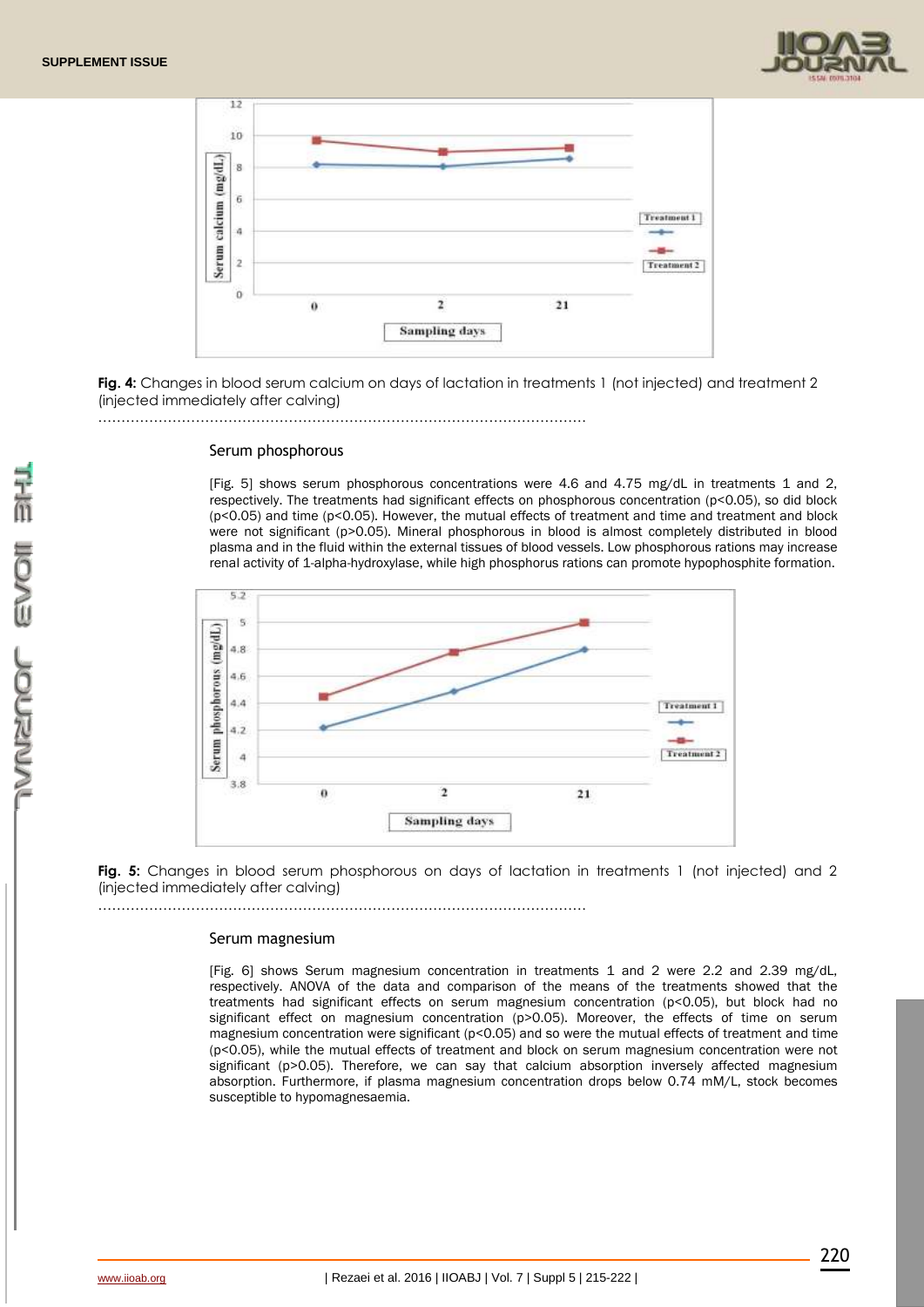



**Fig. 6:** Changes in serum magnesium on days of lactation in treatments 1 (not injected) and 2 (injected immediately after calving)

### Metabolic abnormalities Clinical hypocalcemia (milk fever)

……………………………………………………………………………………………

During the experiment, no case of milk fever was observed in either of the treatments. This could indicate desirable management of the difference in the anion-cation of the ration prior to calving using anionic salts. Milk fever may be caused by incomplete absorption of calcium from the intestines or by excessive excretion of calcium via feces. About 85% of the cows that exhibited symptoms of milk fever, and were immediately injected with intravenous calcium, responded to calcium treatment. Milk fever is muscle weakness or hypocalcemia at parturition. Hypocalcemia is a metabolic disorder in dairy cows that happens after calving. Incidence of milk fever varies among different breeds, and has been estimated to be 12.4 to 30% in the Jersey breed but about 3.9% in other breeds. Milk fever may affect 50 to 80 percent of the herd, and it varies depending on the breed, age, and rations of cows. At calving and following parturition, the demand for calcium suddenly rises sharply. Stimulation of transport and absorption of calcium by the intestines must take place about 15 to 24 hours before the absorption process begins so that it can sufficiently prevent development of milk fever.

### Subclinical hypocalcemia

Logistic regression analysis of the data related to calcium concentrations lower than 8 mg/dL after calving indicated that 29.16 and 12.5% of the cows in treatments 1 and 2, respectively, had calcium concentrations lower than 8 mg/dL, and that there were no significant differences between the two treatments (p>0.05). However, incidence of hypocalcemia in treatment 1 was twice that in treatment 2. Data revealed susceptibility to hypocalcemia was less in treatment 2 as compared to treatment 1. Hypocalcemia and milk fever occur when cows are unable to remove calcium from their bones or absorb it through the intestines. The normal calcium concentration in a mature cow is maintained at 8.5 to 10 mg/dl.

### Abomasal displacement

Logistic regression analysis of the data related to abomasal displacement showed that this abnormality happened in 4.16 and 3.7% of the cows in treatments 1 and 2, respectively. This difference was not statistically significant (p>0.05). Abomasal displacement, also called twisted stomach, happens when the actual stomach loses its normal position, and is twisted to the left or to the right. About 90% of abomasal displacement is to the left and happens between 5 to 6 weeks after calving. If feed intake is low in a freshly calved cow, its rumen may not be filled and, hence, the abomasum will have a larger space for displacement. However, in this research, the rumen was rapidly filled because of the increase in the quantity of dry matter consumption, which prevented abomasal displacement.

### Percentage of retained placenta

The mean percentages of retained placenta in treatments 1 and 2 were 20.83 and 8.33%, respectively, and the treatments were not significantly different in this respect (p>0.05). However, incidence of retained placenta tended to be lower in treatment 2. Normally, placenta expulsion should take place one to several hours after calving, and if it does not happen after 12 hours, the abnormality is called retained placenta

## . CONCLUSION AND SUGGESTIONS

Decreased appetite is a problem frequently observed in freshly calved cows, and one of the reasons for this reduced feed intake is the drop in blood calcium levels and malfunction of masseter muscles and of